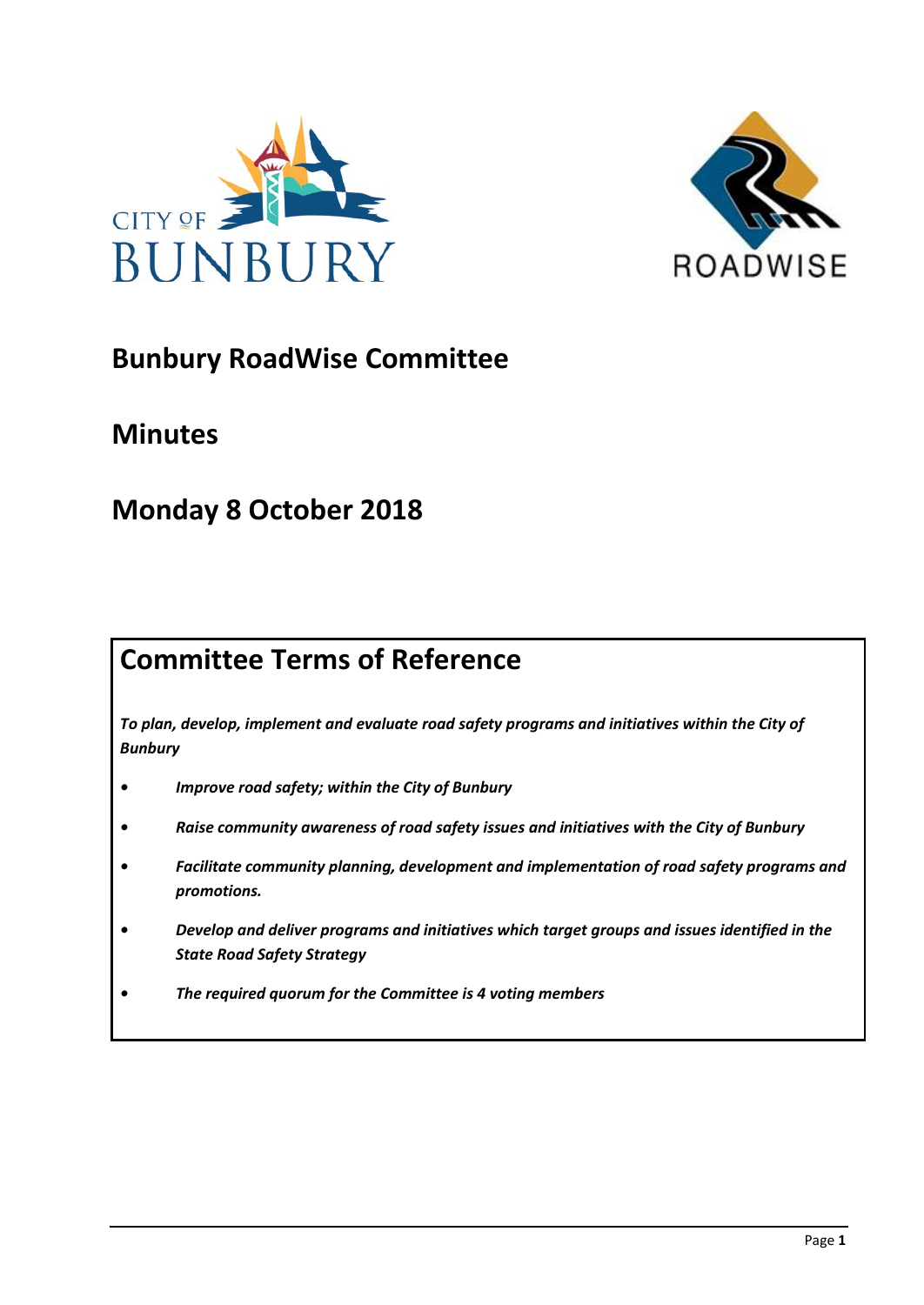## Table of Contents

| Item No   |      | Subject<br>Page No |  |  |  |
|-----------|------|--------------------|--|--|--|
| <u>1.</u> |      |                    |  |  |  |
| 2.        |      |                    |  |  |  |
| 3.        |      |                    |  |  |  |
|           |      |                    |  |  |  |
| 4.        |      |                    |  |  |  |
|           | 4.1  |                    |  |  |  |
|           | 4.2  |                    |  |  |  |
| 5.        |      |                    |  |  |  |
| 6.        |      |                    |  |  |  |
| 7.        |      |                    |  |  |  |
| 8.        |      |                    |  |  |  |
|           | 8.1  |                    |  |  |  |
|           | 8.2  |                    |  |  |  |
|           | 8.3  |                    |  |  |  |
| <u>9.</u> |      |                    |  |  |  |
|           |      |                    |  |  |  |
|           | 10.1 |                    |  |  |  |
|           | 10.2 |                    |  |  |  |
|           | 10.3 |                    |  |  |  |
|           | 10.4 |                    |  |  |  |
|           | 10.5 |                    |  |  |  |
|           |      |                    |  |  |  |
|           | 12.1 |                    |  |  |  |
|           | 12.2 |                    |  |  |  |
| 13.       |      |                    |  |  |  |
| 14.       |      |                    |  |  |  |
|           |      |                    |  |  |  |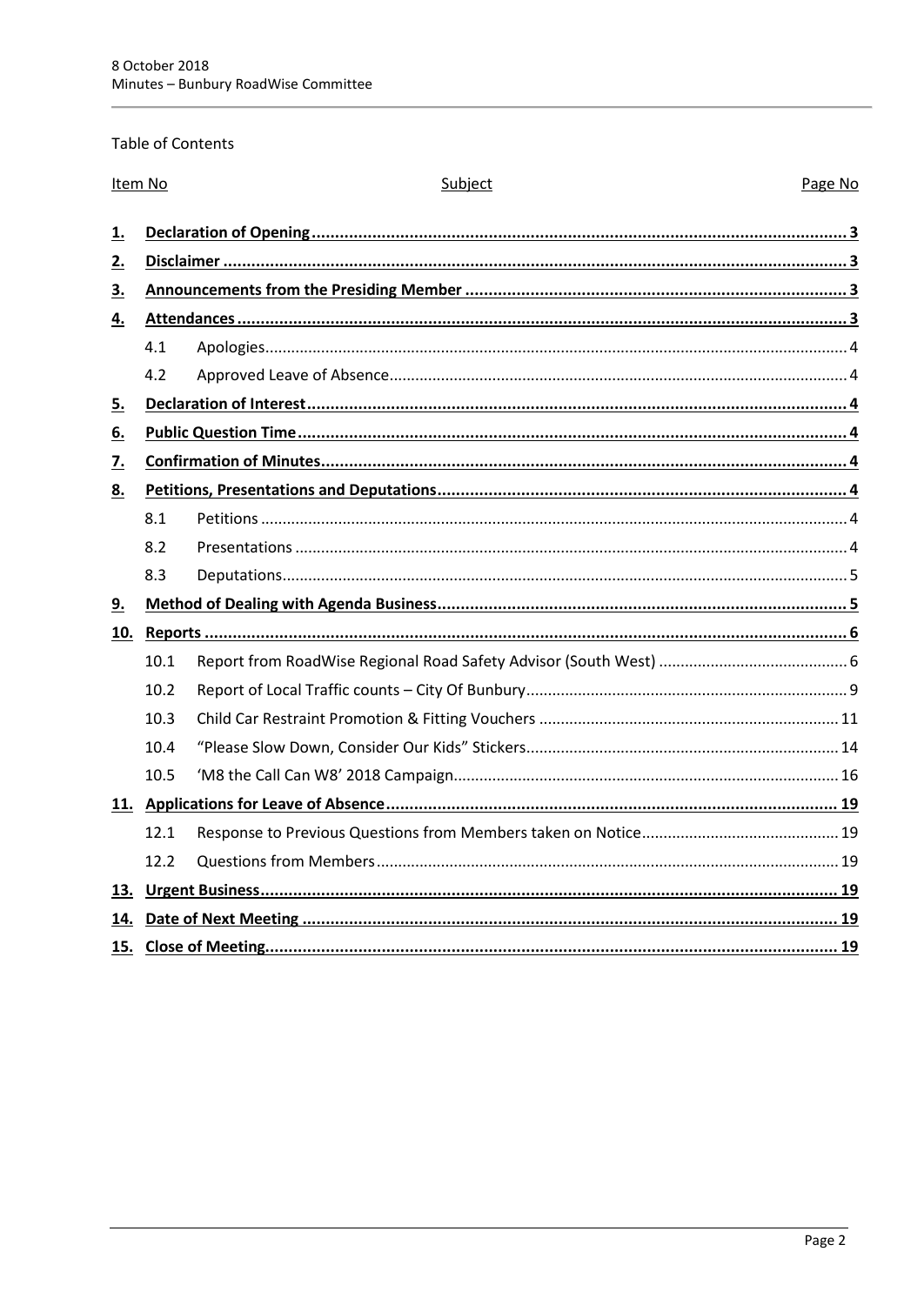# **Bunbury RoadWise Committee Minutes**

# **Monday 8 October 2018**

Members of the public to note that recommendations made by this committee are not final and will be subject to adoption (or otherwise) at a future meeting of the Bunbury City Council.

# <span id="page-2-0"></span>**1. Declaration of Opening**

The Presiding Member declared the meeting open at 10:05am.

## <span id="page-2-1"></span>**2. Disclaimer**

Not applicable to this committee.

# <span id="page-2-2"></span>**3. Announcements from the Presiding Member**

Welcomed Guest Presenter – Sam Birmingham RAC

## <span id="page-2-3"></span>**4. Attendances**

*Committee Members:*

| <b>Member Name</b>     | <b>Representing</b>                       |  |
|------------------------|-------------------------------------------|--|
| Cr Karen Steele        | City of Bunbury Councillor                |  |
| Jacob Azzopardi        | <b>RAC</b>                                |  |
| <b>Brad Brooksby</b>   | <b>Community Member</b>                   |  |
| John Herbert           | Main Roads WA                             |  |
| Dianne Langford-Fisher | St John Ambulance                         |  |
| lan Joseph             | Department of Fire and Emergency Services |  |
| Nicola Smith           | Road Safety Advisor                       |  |
| Jodie Schroder         | Youth Driver Development Program          |  |

*Ex-officio Members (non-voting):*

| Member Name     | Representing            |  |
|-----------------|-------------------------|--|
| Nigel Archibald | Team Leader Engineering |  |

#### *Support Staff:*

| <b>Name</b>                    | <b>Title</b>              |
|--------------------------------|---------------------------|
| Amanda Blunsdon (minute taker) | A/Team Leader Engineering |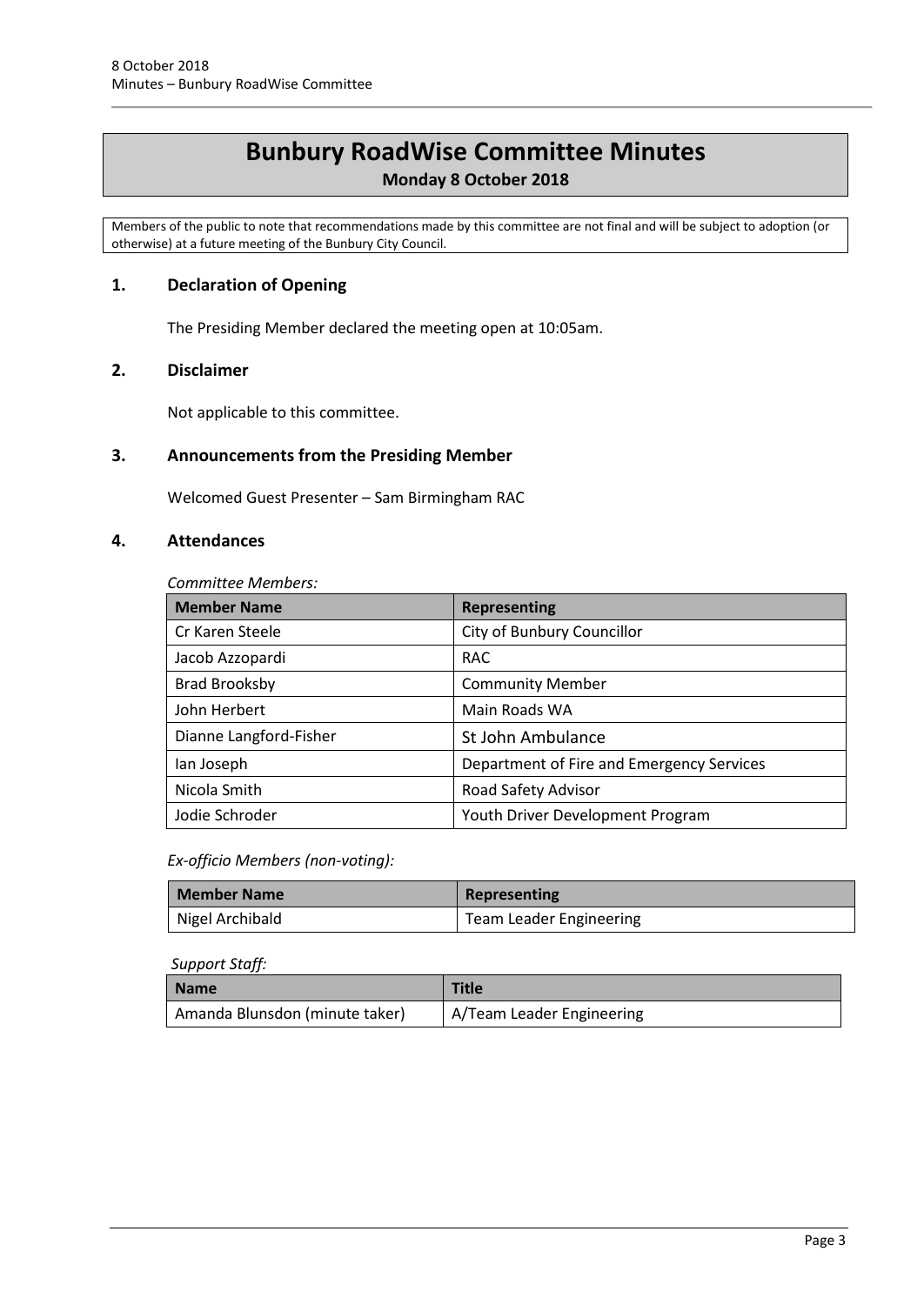# <span id="page-3-0"></span>**4.1 Apologies**

Peter Westgate - Department of Transport Sgt Craig Clarke - Bunbury Police Lisa Gartrell - SDERA Nathan Locke - Community Member Shaun Millen – Manager Engineering Gavin Harris – Director Works & Services

## <span id="page-3-1"></span>**4.2 Approved Leave of Absence**

Nil

# <span id="page-3-2"></span>**5. Declaration of Interest**

IMPORTANT: Committee members to complete a "Disclosure of Interest" form for each item on the agenda in which they wish to disclose a financial/proximity/impartiality interest. They should give the form to the Presiding Member before the meeting commences. After the meeting, the form is to be forwarded to the Administration Services Section for inclusion in the Corporate Financial Disclosures Register.

## <span id="page-3-3"></span>**6. Public Question Time**

Not applicable

#### <span id="page-3-4"></span>**7. Confirmation of Minutes**

Committee Decision: Moved Nicola Smith Seconded Brad Brooksby

The minutes of the Bunbury RoadWise Committee Meeting held on 13 August 2018, are confirmed as a true and accurate record.

CARRIED 8 Votes 'for' / Nil votes 'against'

# <span id="page-3-6"></span><span id="page-3-5"></span>**8. Petitions, Presentations and Deputations**

**8.1 Petitions**

Nil

#### <span id="page-3-7"></span>**8.2 Presentations**

8.2.1 Driver Reviver – Nicola Smith; Road Safety Advisor WALGA.

Held on Monday the  $24<sup>th</sup>$  of September. 43 vehicles stopped, with 27 visitors served and 9 surveys completed. Uptake was less than usual due to the overlap with the school holidays, however was still viewed as a successful event. Cr Karen Steele expressed her thanks to Apex from the Committee.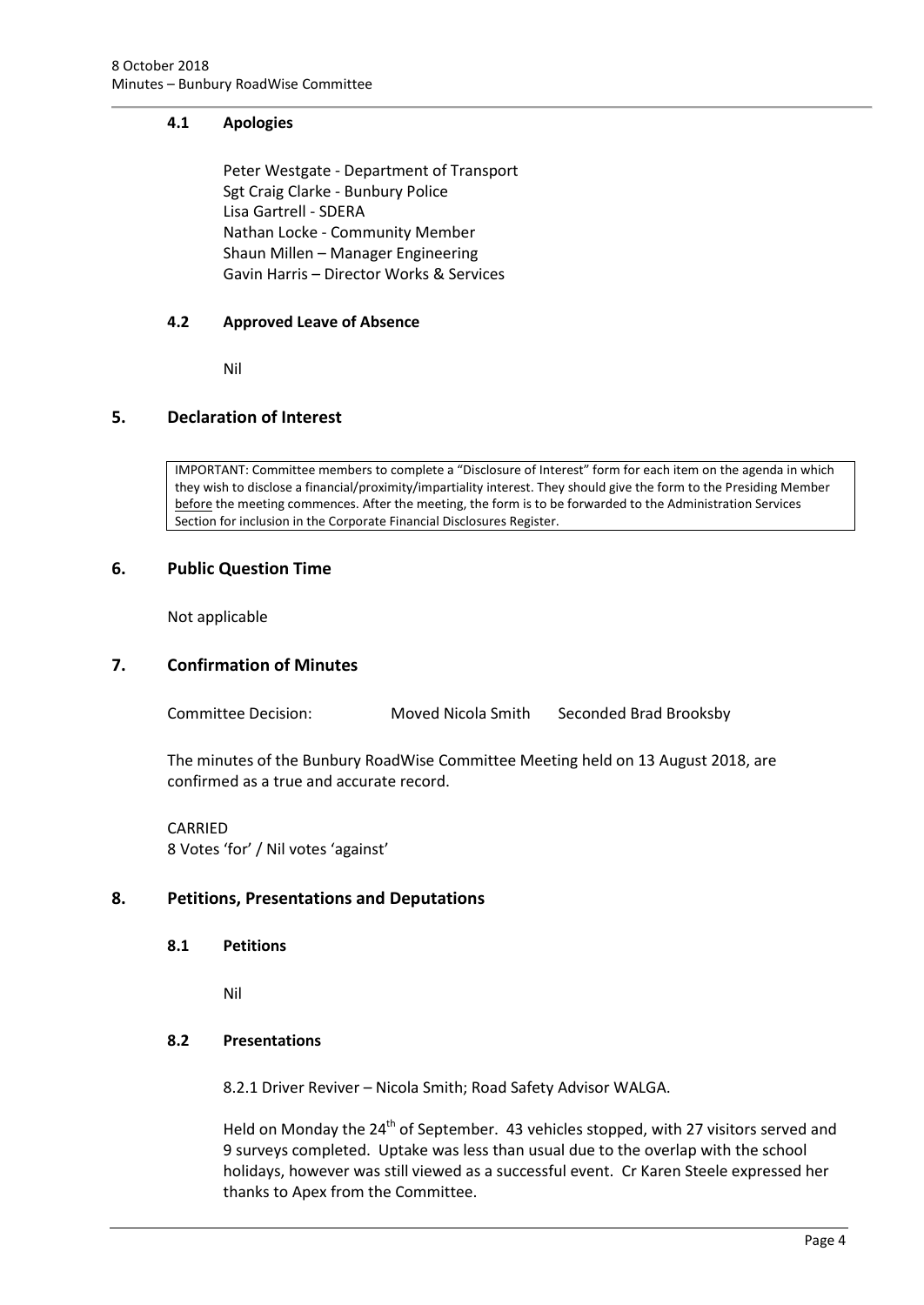8.2.2 RAC Regional Road Safety Challenge – Sam Birmingham; RAC.

To be held on Friday the  $12^{th}$  and Saturday the  $13^{th}$  of October, hosted by RAC and the City of Bunbury at Maker and Co in the CBD. 42 participants have registered, however the event is still looking for more mentors and invited the Committee to come along even to drop in and view the event. Doors open at 5pm on Friday for a 6pm start.

# <span id="page-4-0"></span>**8.3 Deputations**

Nil

# <span id="page-4-1"></span>**9. Method of Dealing with Agenda Business**

Items were dealt with in the order they appear.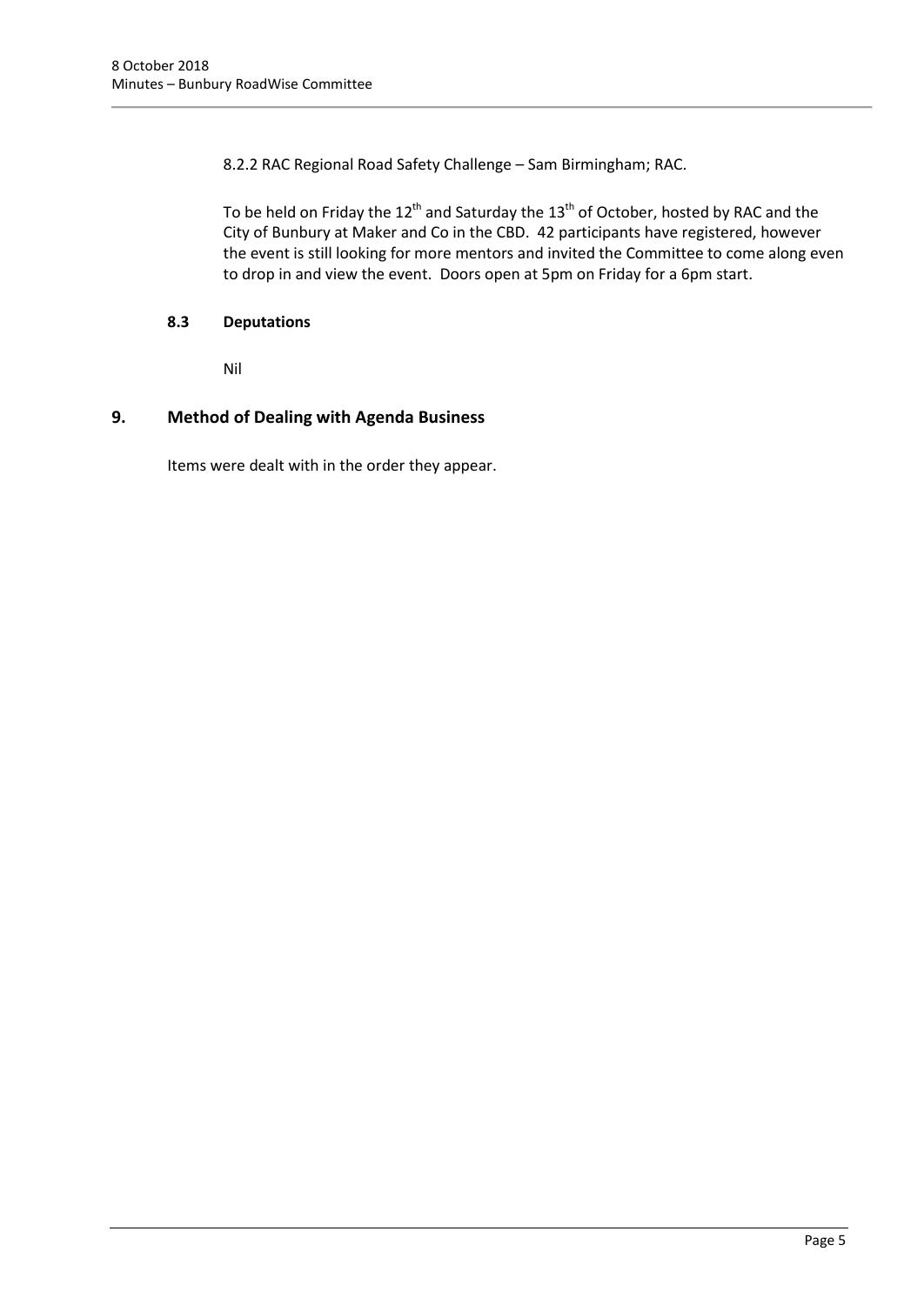## <span id="page-5-0"></span>**10. Reports**

### <span id="page-5-1"></span>**10.1 Report from RoadWise Regional Road Safety Advisor (South West)**

| <b>File Ref:</b>            | A04616                                                           |                                                           |  |  |
|-----------------------------|------------------------------------------------------------------|-----------------------------------------------------------|--|--|
| <b>Applicant/Proponent:</b> | Nicola Smith, RoadWise Regional Road Safety Advisor (South West) |                                                           |  |  |
| <b>Responsible Officer:</b> | Amanda Blunsdon, Acting Engineering Team Leader                  |                                                           |  |  |
| <b>Responsible Manager:</b> | Shaun Millen, Manager Engineering and Civil Operations           |                                                           |  |  |
| Executive:                  | Gavin Harris, Director Works and Services                        |                                                           |  |  |
| <b>Authority/Discretion</b> | Advocacy                                                         | Review                                                    |  |  |
|                             | Executive/Strategic                                              | Quasi-Judicial                                            |  |  |
|                             | Legislative                                                      | <b>Information Purposes</b><br>$\boxtimes$                |  |  |
|                             |                                                                  |                                                           |  |  |
| <b>Attachments:</b>         |                                                                  | BRWC1 RoadWise Advisor Report SW Region September October |  |  |
|                             | 2018                                                             |                                                           |  |  |

#### **Summary**

The RoadWise Regional Road Safety Advisor submits a monthly WALGA RoadWise report for the southwest as advice to the Bunbury RoadWise Committee.

#### **Executive Recommendation**

Bunbury RoadWise Committee notes the WALGA RoadWise report.

#### **Strategic Relevance**

| Theme 1       | Our Community and culture.                                             |
|---------------|------------------------------------------------------------------------|
| Goal          | A safe, healthy and cohesive community, with a rich cultural life, and |
|               | supportive social environment.                                         |
| Objective 1.1 | A community where people are safe and feel safe.                       |

#### **Background**

The WALGA RoadWise Southwest Region Report is provided as a summary of activities and campaign initiatives underway and ongoing across the southwest of the state. Additionally it reinforces the "Towards Zero" message and provides up to date statistics on fatalities across the state.

#### **Council Policy Compliance**

Nil

**Legislative Compliance**

Nil

**Officer Comments**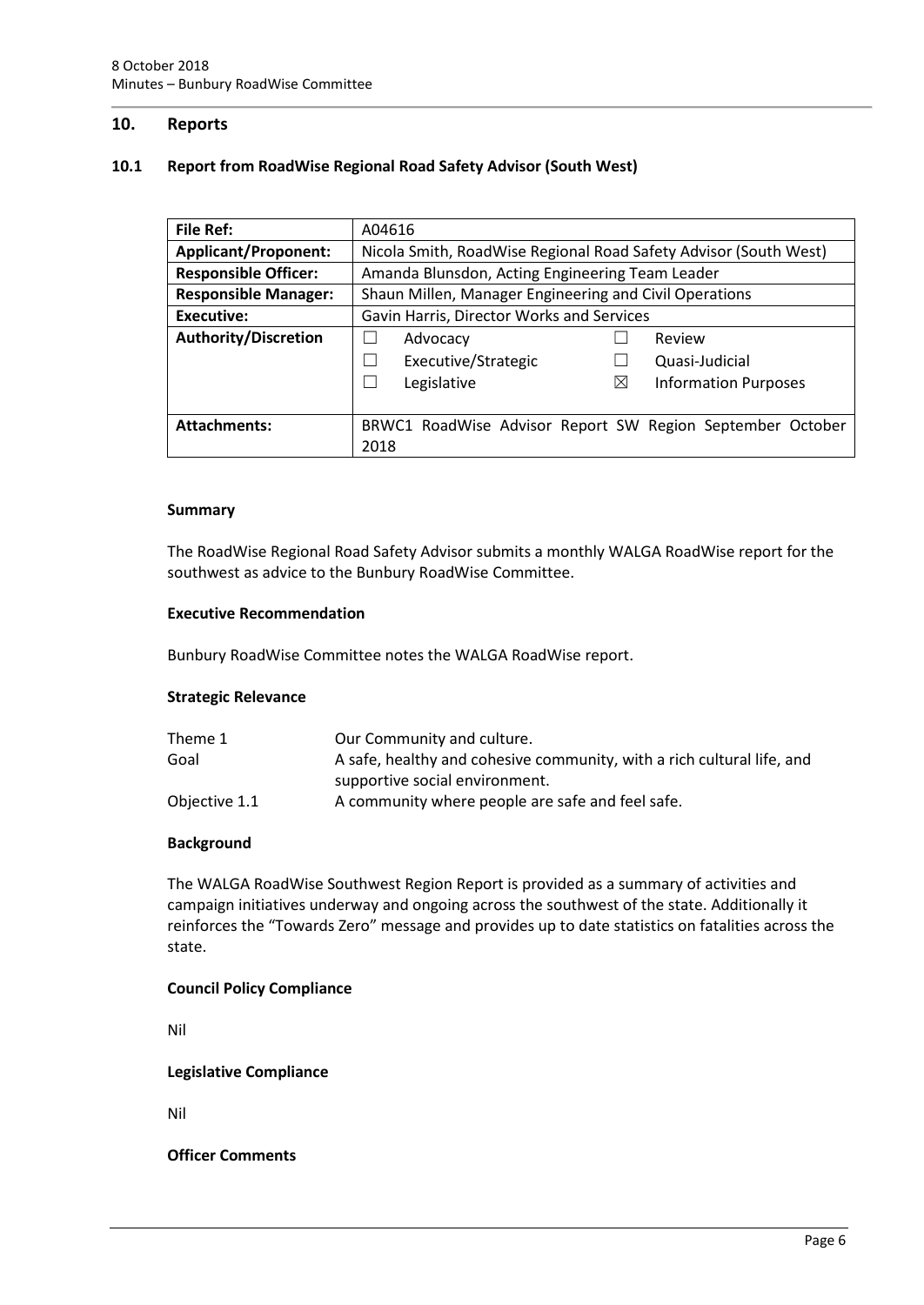For the months of September and October 2018 the WALGA RoadWise undertook the following campaigns across the Southwest:

- Safe Speeds Campaign
- WA Transport & Roads Forum;
- Driver Reviver; and
- Safe Vehicles Campaign.

The Road Safety Commission has launched the new "We're watching your speed. Are you?" Campaign on regional television, radio and billboards. The State Government campaign highlights the consequences of speeding through enforcement and the likelihood of being caught. The regional television advert features the WA Police Force Regional Enforcement Unit (REU) vehicle. Artwork for social media, posters and banners is available on request. The campaign commences on 29 August for seven weeks and will be followed by further media rollout from February to June 2019. Additional details on the campaign can be viewed at <https://www.rsc.wa.gov.au/>

Registrations for the 2018 WA Transport and Roads Forum, to be held on Tuesday, 16 October, are open. Brought to you by WALGA and Main Roads WA, this forum will provide Local Governments with the opportunity to influence the future direction of policy, explore challenges and share strategies, hear the latest updates and engage with the State Government. Topics covered by this Forum will include road safety management systems, traffic management, innovations for sealed and unsealed roads, cycling and other transport modes and selection of intersection control. The 2018 program includes the Local Government Road Safety Awards to acknowledge the outstanding road safety achievements of Local Government.

The Bunbury Koombana Apex Club held a Driver Reviver at a northbound car parking bay on Bussell Highway, Capel on the public holiday Monday, 24 September from 9.00am till 3.00pm.

The Australasian New Car Assessment Program (ANCAP) has recently launched the "Safer Vehicle Choices Save Lives" campaign which highlights the different crash outcomes between occupants of older vehicles and more modern vehicles. It depicts the parallel lives of two individuals – a younger female and a middle-aged male – their fate decided by the vehicle they choose to drive.

ANCAP analysis of the Australian registered light vehicle fleet (passenger vehicles and SUVs) shows older vehicles are over-represented in fatal vehicle crashes, with the average age of a vehicle involved in a fatal crash increasing. Over the past three years, the average age of vehicles in Australia remained constant at 9.8 years, yet in 2015, the average age of a vehicle involved in a fatal crash was 12.5 years. This rose to 12.9 years in 2016 and further, to 13.1 years in 2017.

#### **Analysis of Financial and Budget Implications**

The monthly WALGA RoadWise report is externally funded at no cost to the City.

#### **Community Consultation**

The monthly WALGA RoadWise report is located on the WALGA website.

#### **Councillor/Officer Consultation**

Councillor/Officer Consultation not required.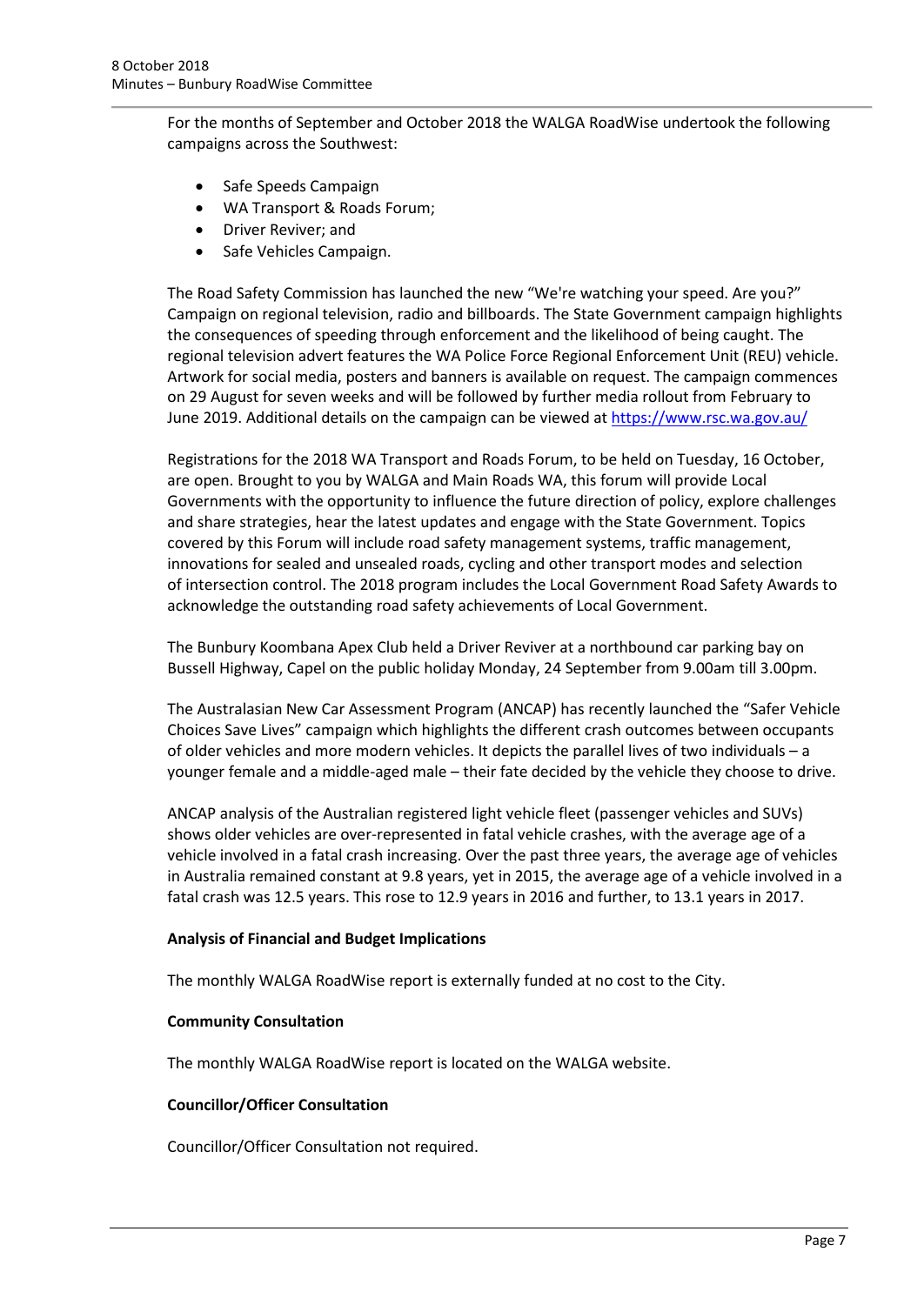# **Outcome of Bunbury RoadWise Committee Meeting – 8 October 2018**

The Executive Recommendation (as printed) was moved by John Herbert and seconded by Cr Karen Steele. Cr Karen Steele put the motion to the vote and was adopted to become the Committee's decision on the matter.

# **Committee Decision**

*Bunbury RoadWise Committee notes the WALGA RoadWise South West Region Report.* 

Carried

8 Votes 'for' / Nil votes 'against'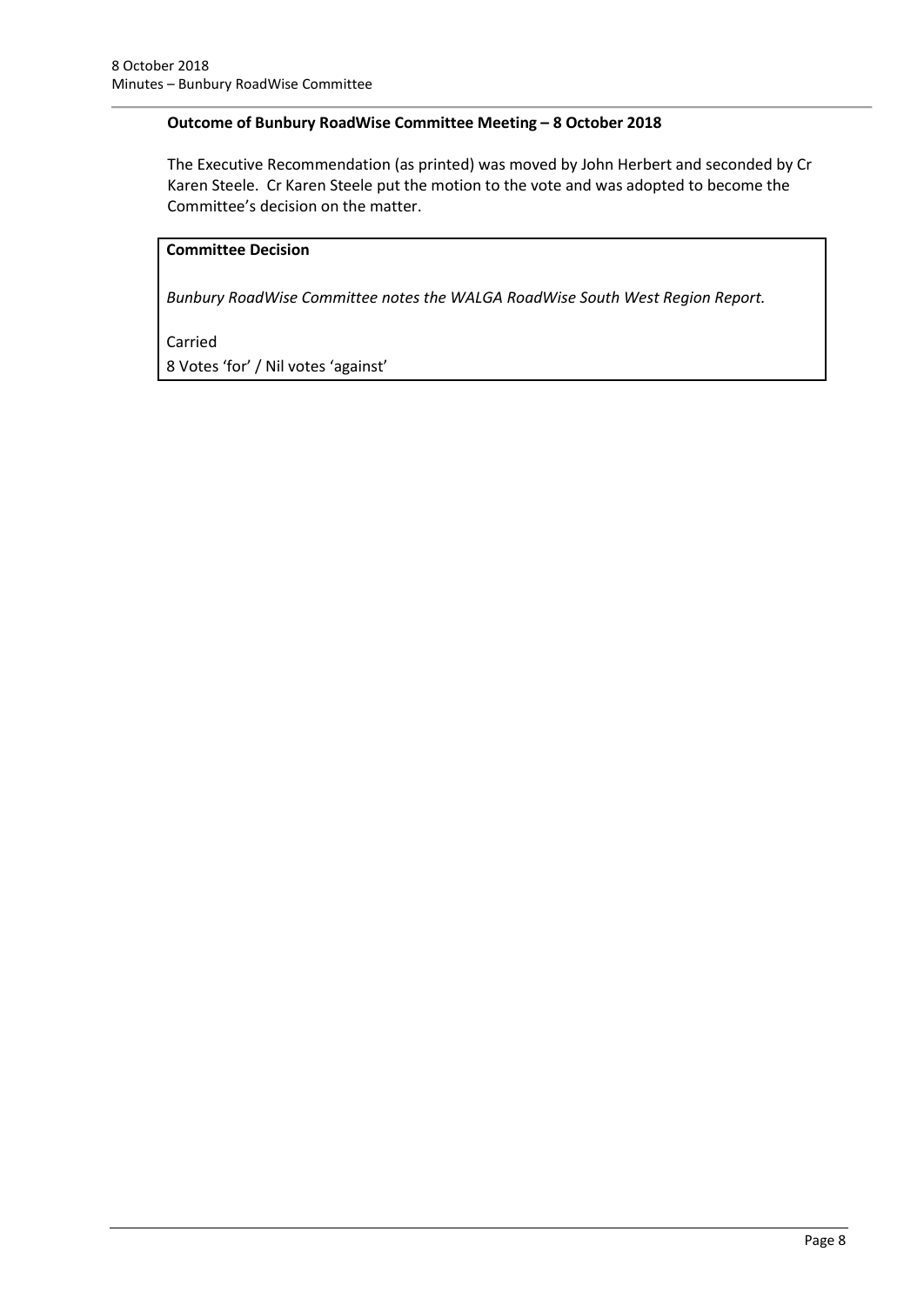## <span id="page-8-0"></span>**10.2 Report of Local Traffic counts – City Of Bunbury**

| <b>File Ref:</b>            | A04616                                               |   |                             |  |
|-----------------------------|------------------------------------------------------|---|-----------------------------|--|
| <b>Applicant/Proponent:</b> | Internal Report                                      |   |                             |  |
| <b>Responsible Officer:</b> | Amanda Blunsdon, Acting Engineering Team Leader      |   |                             |  |
| <b>Responsible Manager:</b> | Shaun Millen, Manager of Engineering                 |   |                             |  |
| Executive:                  | Gavin Harris, Director Works and Services            |   |                             |  |
| <b>Authority/Discretion</b> | Advocacy<br>Review                                   |   |                             |  |
|                             | Executive/Strategic                                  |   | Quasi-Judicial              |  |
|                             | Legislative                                          | ⊠ | <b>Information Purposes</b> |  |
|                             |                                                      |   |                             |  |
| <b>Attachments:</b>         | BRWC2 Traffic Counts - September 2018 - October 2018 |   |                             |  |

#### **Summary**

A summary of recent traffic counts are attached for the committee's information.

#### **Executive Recommendation**

That Bunbury RoadWise Committee notes the report.

#### **Strategic Relevance**

| Theme 1       | Our Community and culture.                                             |
|---------------|------------------------------------------------------------------------|
| Goal          | A safe, healthy and cohesive community, with a rich cultural life, and |
|               | supportive social environment.                                         |
| Objective 1.1 | A community where people are safe and feel safe.                       |

#### **Background**

The City of Bunbury positions traffic counters at strategic locations across the city to allow the ongoing analysis of speed and traffic across its local road network.

#### **Council Policy Compliance**

Nil

**Legislative Compliance** Nil

#### **Officer Comments**

The traffic count data indicates the  $85<sup>th</sup>$  percentile speed and traffic volumes for the road network. Where excessive speeds are identified and there is no engineering solution available to reduce speeds the resultant information is forwarded to Police for enforcement. Counts that have an 85% speed greater than 9km over the speed limit, and where more than 30% of the vehicles are exceeding the speed limit, shall meet the criteria to be forwarded to Police. Refer to attached BRWC2 Traffic Counts – September 2018 – October 2018.

#### **Analysis of Financial and Budget Implications**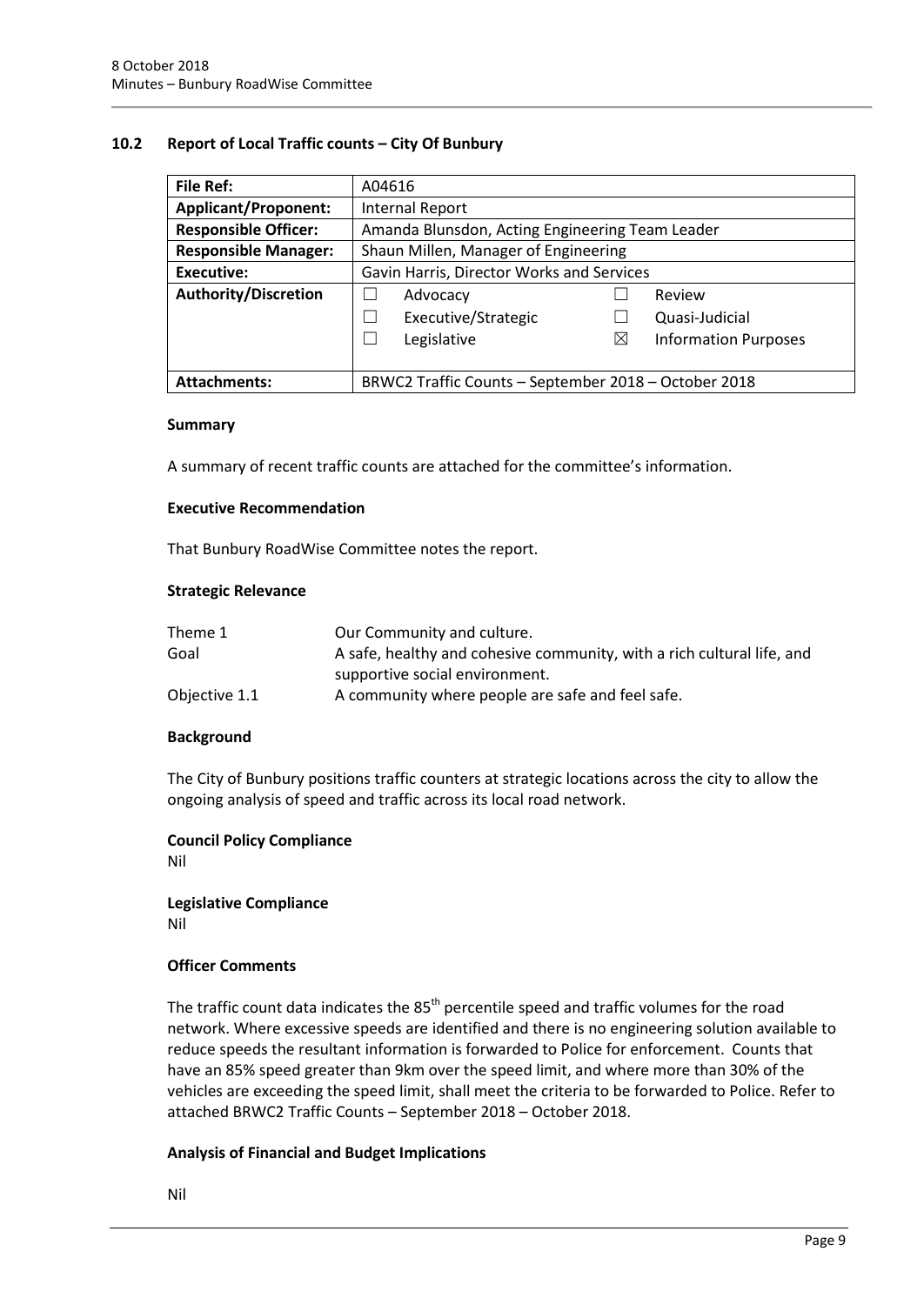## **Community Consultation**

Nil

# **Councillor/Officer Consultation**

Nil

## **Outcome of Bunbury RoadWise Committee Meeting – 8 October 2018**

The Executive Recommendation (as printed) was moved by Nicola Smith and seconded by Cr Karen Steele. Cr Karen Steele put the motion to the vote and was adopted to become the Committee's decision on the matter.

# **Committee Decision**

*That Bunbury RoadWise Committee notes the report.*

Carried 8 Votes 'for' / Nil votes 'against'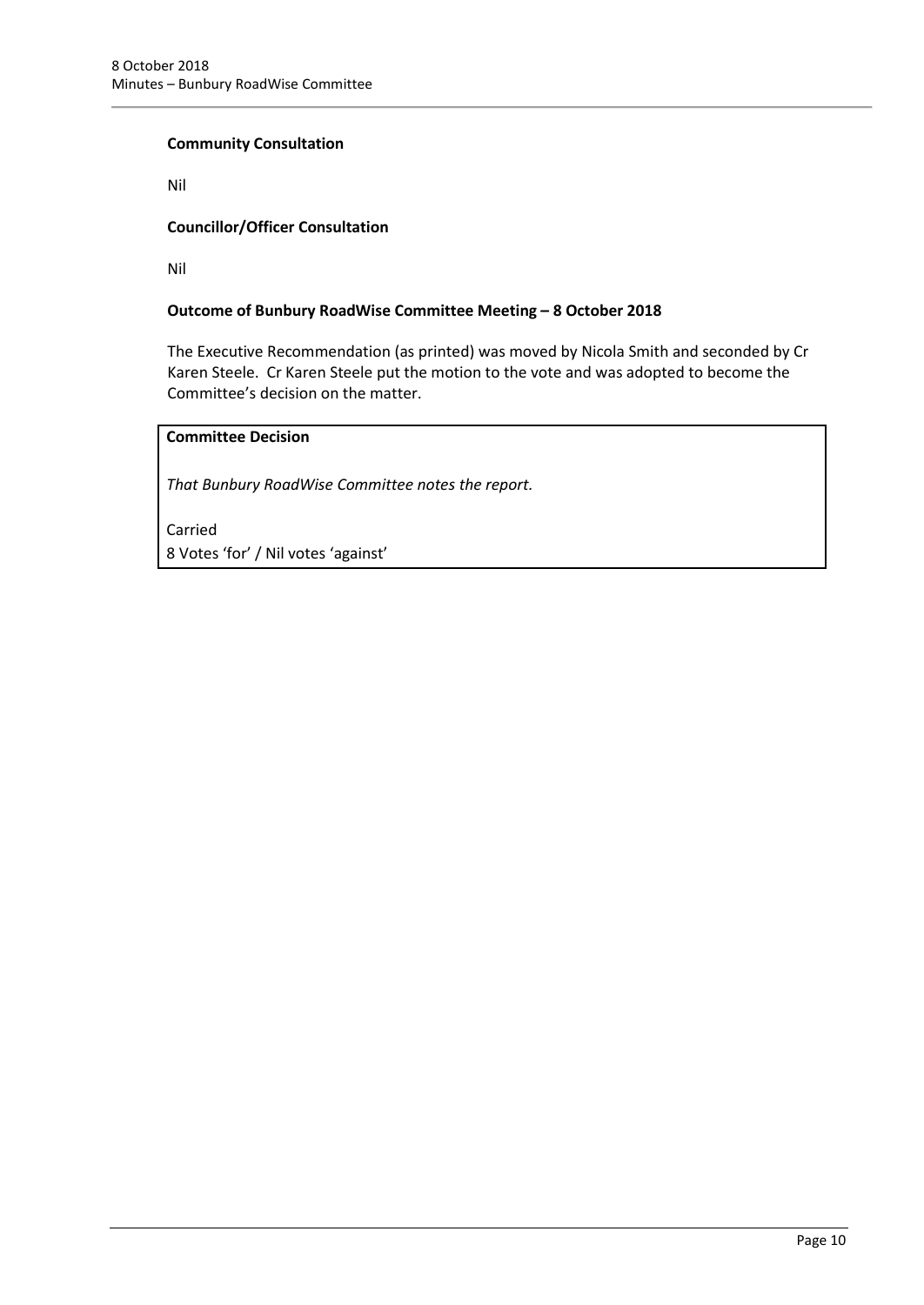## <span id="page-10-0"></span>**10.3 Child Car Restraint Promotion & Fitting Vouchers**

| <b>File Ref:</b>            | A04616                                                 |  |                             |  |
|-----------------------------|--------------------------------------------------------|--|-----------------------------|--|
| <b>Applicant/Proponent:</b> | Internal Report                                        |  |                             |  |
| <b>Responsible Officer:</b> | Amanda Blunsdon, Acting Engineering Team Leader        |  |                             |  |
| <b>Responsible Manager:</b> | Shaun Millen, Manager Engineering and Civil Operations |  |                             |  |
| <b>Executive:</b>           | Gavin Harris, Director Works and Services              |  |                             |  |
| <b>Authority/Discretion</b> | Advocacy                                               |  | Review                      |  |
|                             | ⊠<br>Executive/Strategic                               |  | Quasi-Judicial              |  |
|                             | Legislative                                            |  | <b>Information Purposes</b> |  |
| <b>Attachments:</b>         | Nil                                                    |  |                             |  |

## **Summary**

The South West Road Safety Advisor is currently promoting the use of qualified child car restraint fitters in the Southwest. The Bunbury RoadWise committee would seek to offer the service free via vouchers that can be handed out at events to support the promotion.

## **Executive Recommendation**

That the committee recommend to Council:-

- 1. Vouchers to the value of \$1,000 are purchased (approx. 30 vouchers) for the purpose of using a qualified fitter to check and fit Child Car Restraints
- 2. Distribute vouchers at events promoting Bunbury RoadWise Committee or Road Safety Initiatives, or through other means deemed appropriate by the Committee.

#### **Strategic Relevance**

| Theme 1       | Our Community and culture.                                             |
|---------------|------------------------------------------------------------------------|
| Goal          | A safe, healthy and cohesive community, with a rich cultural life, and |
|               | supportive social environment.                                         |
| Objective 1.1 | A community where people are safe and feel safe.                       |

#### **Background**

Two in three car seats are not being used properly thus to address this the Road Safety Commission is working closely with various stakeholders including KidsafeWA, WALGA RoadWise Program and the Red Cross to develop two units of competency that covers the correct installation of child restraint car seats.

The WALGA RoadWise Program runs a maximum of five Type 1 Child Car Restraint courses across Western Australia per year to enable people in the regions to become Type 1 Child Car Restraint Fitters. The course aims to provide participants with the knowledge and skills to competently check and fit child restraints.

In Western Australia, the leading cause of death and the third most frequent cause of hospitalisation for children aged 0-14 years is transport related injury.

At present, children are required to be in an appropriate Child Car Restraint until the age of 7.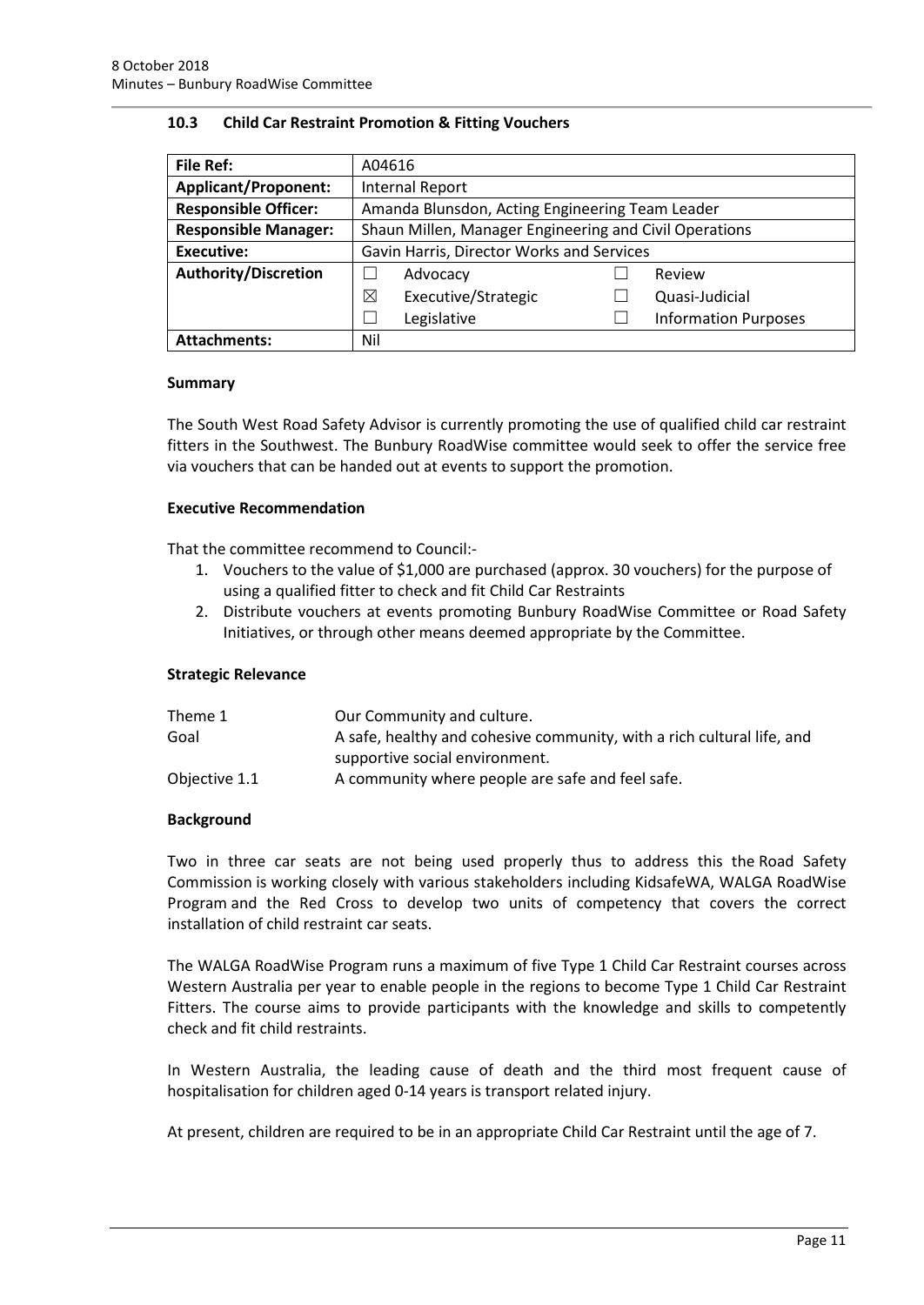### **Council Policy Compliance**

Nil

#### **Legislative Compliance**

Nil

## **Officer Comments**

The financial contribution supports the Committees objective to facilitate community planning, development and implementation of road safety programs and promotions.

## **Analysis of Financial and Budget Implications**

Council has provided an allocation of \$5,000 for the RoadWise Committee for Road Safety initiatives. Should this be adopted, the \$1,000 contribution would be funded via this allocation.

Should Items 10.3 Child Car Restraint Promotion & Fitting Vouchers be endorsed by the RoadWise Bunbury Commitee there will be \$4,000 remaining in PR-4627 Support Bunbury RoadWise Committee for the 2018/19 financial year, please see the following table.

| <b>Funding Initiative</b>                                   | <b>Budget</b> |
|-------------------------------------------------------------|---------------|
| <b>Child Car Restraint Promotion &amp; Fitting Vouchers</b> | \$1,000       |
| Total                                                       | \$1,000       |
| Budget - PR-4627 Support Bunbury RoadWise Committee         | \$5,000       |
| <b>Remaining Budget</b>                                     | \$4,000       |

#### **Community Consultation**

Nil

#### **Councillor/Officer Consultation**

Nil

# **Applicant Consultation**

Nil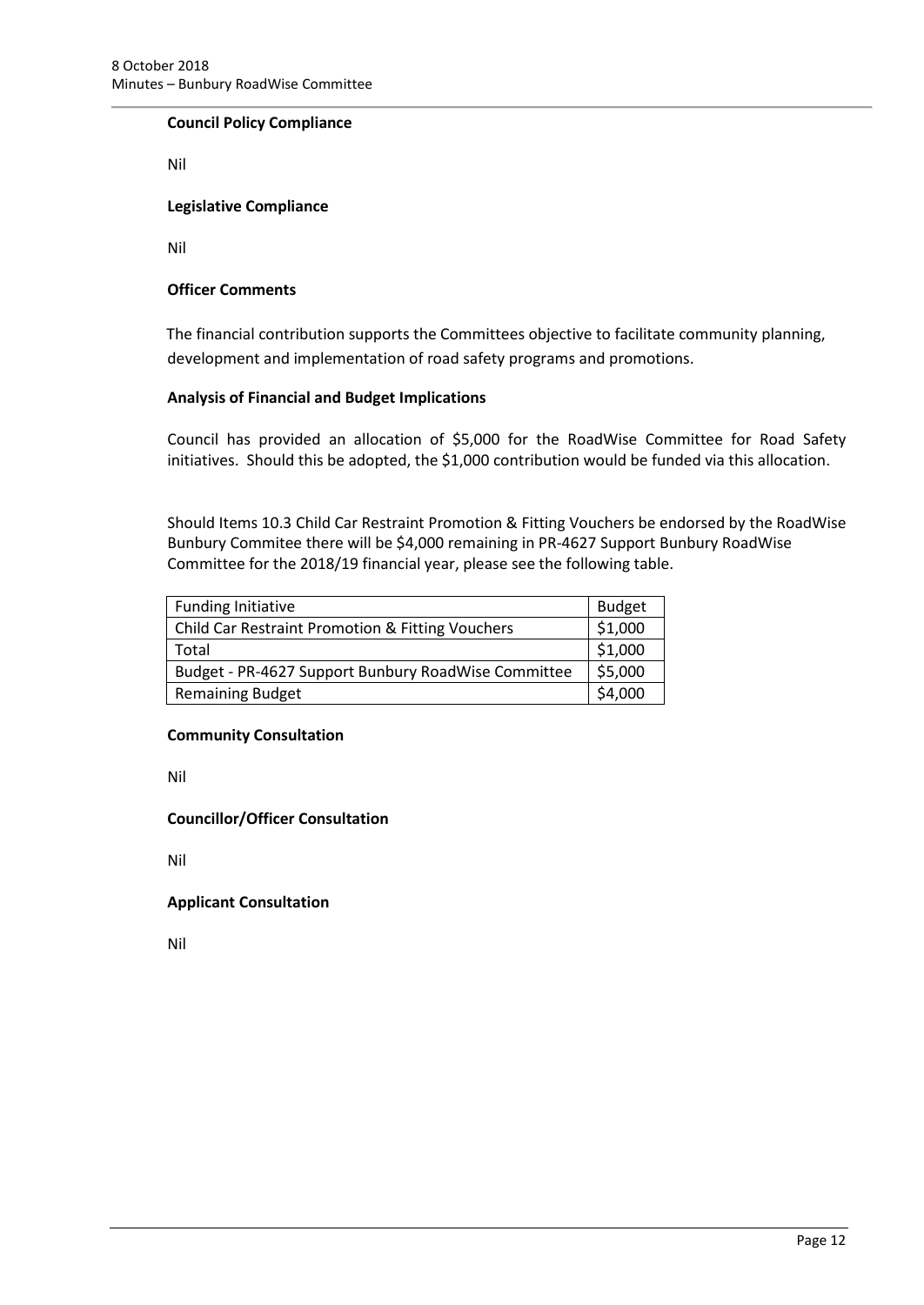# **Outcome of Bunbury RoadWise Committee Meeting – 8 October 2018**

The Executive Recommendation (as printed) was moved by Nicola Smith and seconded by Brad Brooksby. Cr Karen Steele put the motion to the vote and was adopted to become the Committee's decision on the matter.

# **Committee Decision**

*The committee recommend to Council:-*

- *1. Vouchers to the value of \$1,000 are purchased (approx. 30 vouchers) for the purpose of using a qualified fitter to check and fit Child Car Restraints*
- *2. Distribute vouchers at events promoting Bunbury RoadWise Committee or Road Safety Initiatives, or through other means deemed appropriate by the Committee.*

Carried

8 Votes 'for' / Nil votes 'against'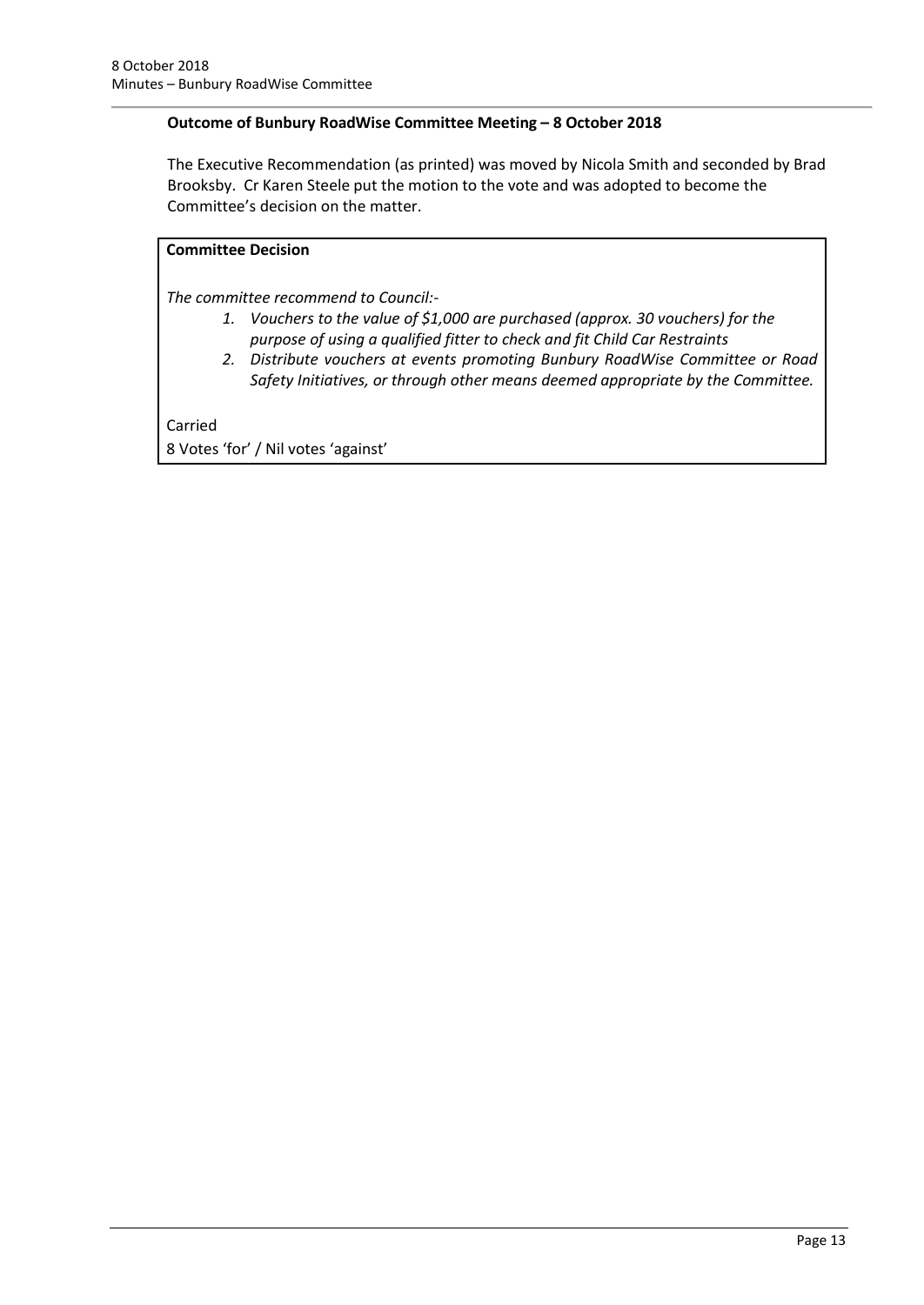#### <span id="page-13-0"></span>**10.4 "Please Slow Down, Consider Our Kids" Stickers**

| <b>File Ref:</b>            | A04616                                                 |  |                             |  |
|-----------------------------|--------------------------------------------------------|--|-----------------------------|--|
| <b>Applicant/Proponent:</b> | <b>Internal Report</b>                                 |  |                             |  |
| <b>Responsible Officer:</b> | Amanda Blunsdon, Acting Engineering Team Leader        |  |                             |  |
| <b>Responsible Manager:</b> | Shaun Millen, Manager Engineering and Civil Operations |  |                             |  |
| <b>Executive:</b>           | Gavin Harris, Director Works and Services              |  |                             |  |
| <b>Authority/Discretion</b> | Advocacy                                               |  | Review                      |  |
|                             | ⊠<br>Executive/Strategic                               |  | Quasi-Judicial              |  |
|                             | Legislative                                            |  | <b>Information Purposes</b> |  |
| <b>Attachments:</b>         | Nil                                                    |  |                             |  |

## **Summary**

The successful "Please Slow Down, Consider Our Kids" Campaign was originally undertaken by the City of Bunbury several years ago as part of the "Slow Down in Bunbury" Initiative. Since its inception, over 50 Local Governments have successfully implemented the initiative by placing over 225,000 stickers on wheelie bins across Western Australia.

#### **Executive Recommendation**

That the committee recommend to Council:-

- 1. "Please Slow Down, Consider Our Kids" Stickers be purchased to the value of \$1,000
- 2. The City of Bunbury applies for matching funding from the Road Safety Commission Project Grants Program.

#### **Strategic Relevance**

| Theme 1       | Our Community and culture.                                             |
|---------------|------------------------------------------------------------------------|
| Goal          | A safe, healthy and cohesive community, with a rich cultural life, and |
|               | supportive social environment.                                         |
| Objective 1.1 | A community where people are safe and feel safe.                       |

#### **Background**

"Consider Our Kids" is a program that invites Local Governments and the community to participate in raising the awareness of drivers to reduce their speed in built up areas. Speeding drivers have been identified as a main contributing factor in road related deaths and serious injury in Western Australia. The Road Safety Council of Western Australia is committed to reducing the speed of vehicles on our roads and continues to conduct regular community education campaigns targeting speed.

The "Please Slow Down, Consider Our Kids" stickers are designed to be placed on the side of wheelie bins. The stickers act as a deterrent for speeding by providing a visual reminder to drivers to reduce their speed. As they are only displayed on bin collection days, it reduces the chance that drivers will become accustomed to them.

This promotion of this campaign forms part of the 2018 RoadWise Action Plan, under the Aim of Safe Speeds; To reduce travel speeds by improving speed management on roads and fostering a community and driving culture that supports lower travel speeds.

# **Council Policy Compliance**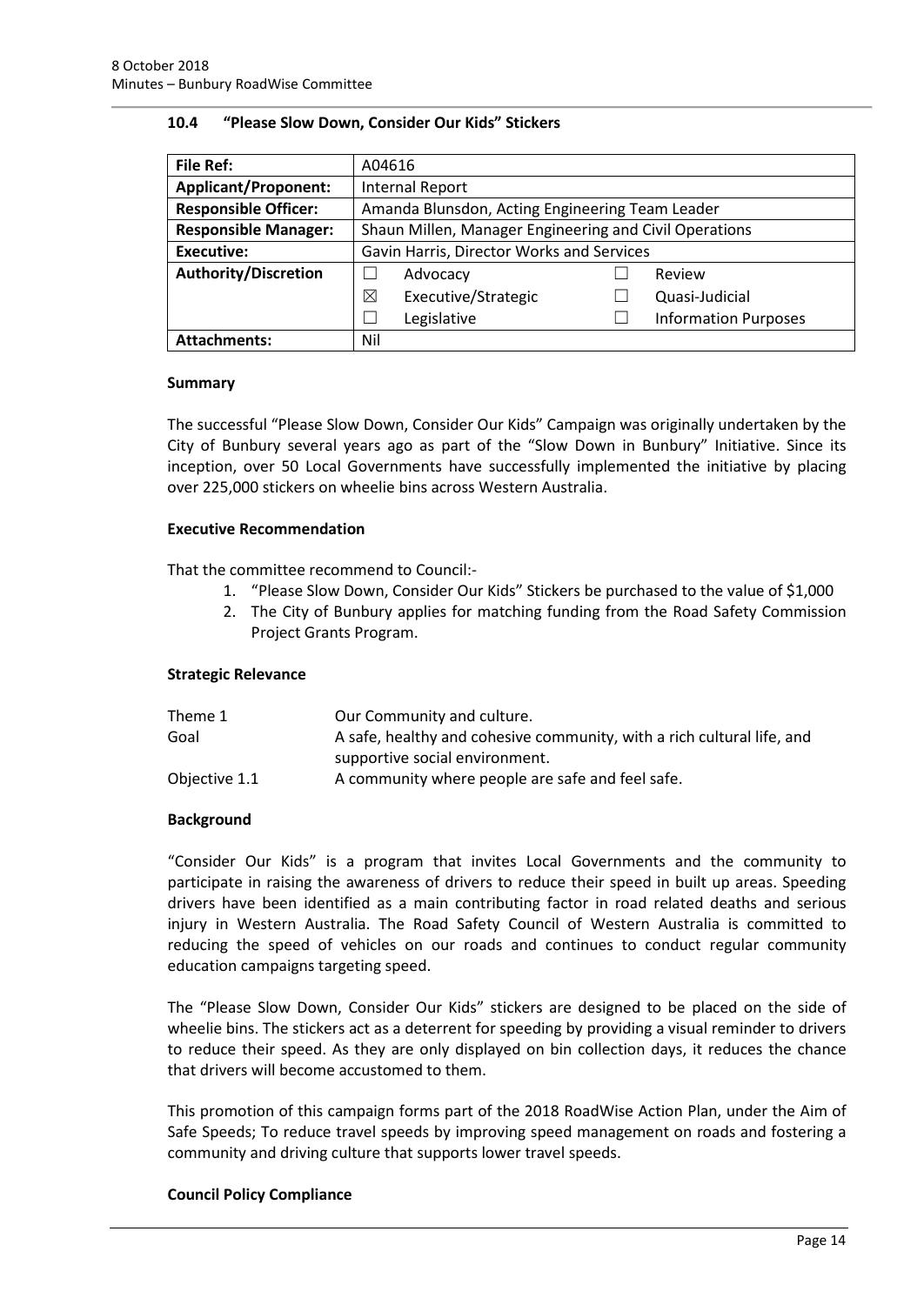### Nil

## **Officer Comments**

The financial contribution supports the Committees objective to facilitate community planning, development and implementation of road safety programs and promotions.

"Please Slow Down, Consider Our Kids" initiative falls under the "Safe Road Use", cornerstone as it is reinforces behavioural change in particular speed choice.

## **Analysis of Financial and Budget Implications**

Council has provided an allocation of \$5,000 for the RoadWise Committee for Road Safety initiatives. Should this be adopted, the \$1,000 contribution would be funded via this allocation.

Should Items 10.3 Child Car Restraint Promotion & Fitting Vouchers and 10.4 "Please Slow Down, Consider Our Kids" Stickers be endorsed by the RoadWise Bunbury Commitee there will be \$3,000 remaining in PR-4627 Support Bunbury RoadWise Committee for the 2018/19 financial year, please see the following table.

| <b>Funding Initiative</b>                           | <b>Budget</b> |
|-----------------------------------------------------|---------------|
| Child Car Restraint Promotion & Fitting Vouchers    | \$1,000       |
| Please Slow Down, Consider Our Kids" Stickers       | \$1,000       |
| Total                                               | \$2,000       |
| Budget - PR-4627 Support Bunbury RoadWise Committee | \$5,000       |
| <b>Remaining Budget</b>                             | \$3,000       |

#### **Community Consultation**

Nil

# **Outcome of Bunbury RoadWise Committee Meeting – 8 October 2018**

The Executive Recommendation (as printed) was moved by Cr Karen Steele and seconded by Dianne Langford-Fisher. Cr Karen Steele put the motion to the vote and was adopted to become the Committee's decision on the matter.

# **Committee Decision**

*That the committee recommend to Council:-*

- *1. "Please Slow Down, Consider Our Kids" Stickers be purchased to the value of \$1,000*
- *2. The City of Bunbury applies for matching funding from the Road Safety Commission Project Grants Program.*

Carried 8 Votes 'for' / Nil votes 'against'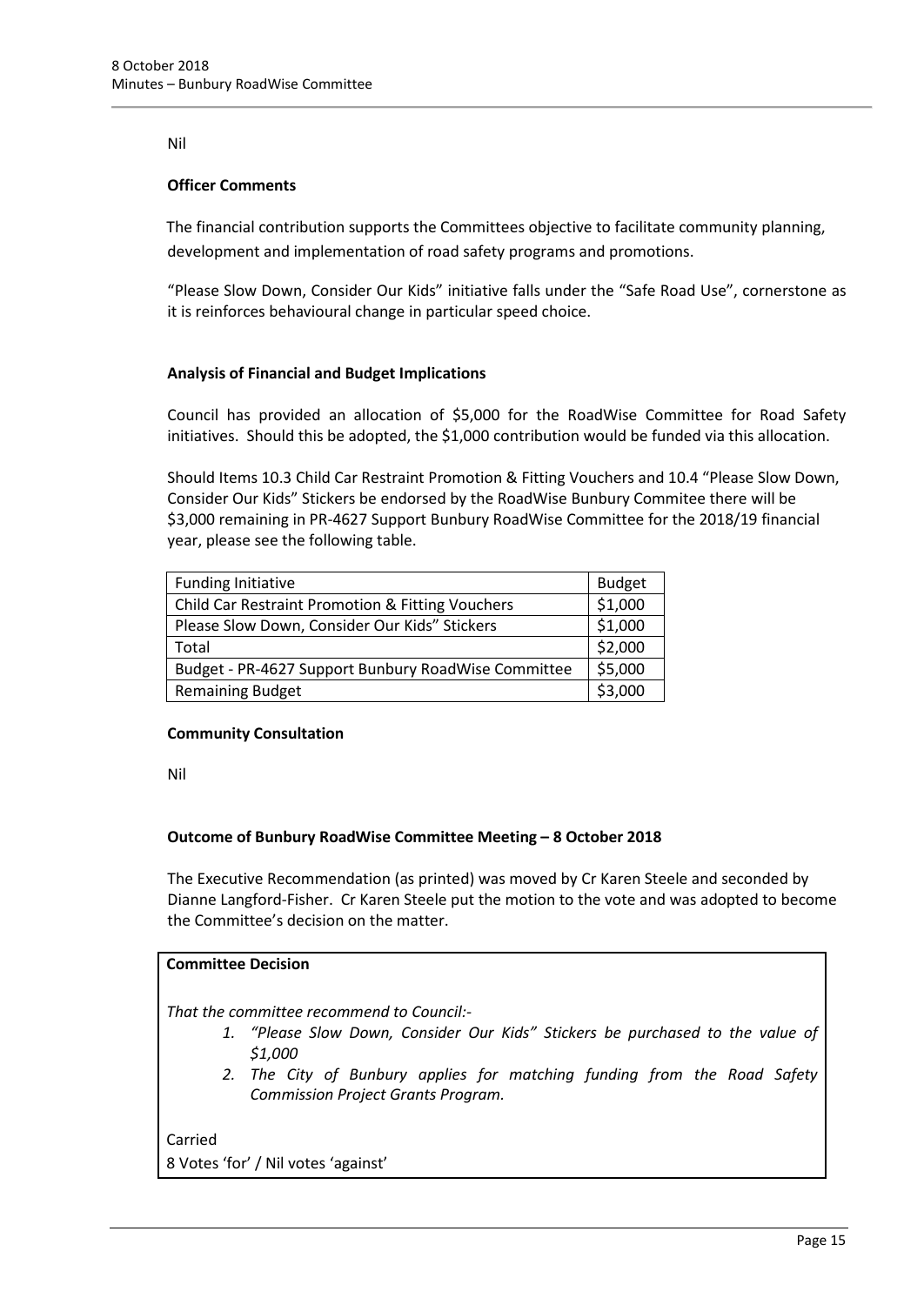### <span id="page-15-0"></span>**10.5 'M8 the Call Can W8' 2018 Campaign**

| File Ref:                   | A04616                                                 |                             |  |
|-----------------------------|--------------------------------------------------------|-----------------------------|--|
| <b>Applicant/Proponent:</b> | Internal Report                                        |                             |  |
| <b>Responsible Officer:</b> | Amanda Blunsdon, Acting Engineering Team Leader        |                             |  |
| <b>Responsible Manager:</b> | Shaun Millen, Manager Engineering and Civil Operations |                             |  |
| Executive:                  | Gavin Harris, Director Works and Services              |                             |  |
| <b>Authority/Discretion</b> | Advocacy                                               | Review                      |  |
|                             | ⊠<br>Executive/Strategic                               | Quasi-Judicial              |  |
|                             | Legislative                                            | <b>Information Purposes</b> |  |
|                             |                                                        |                             |  |
| <b>Attachments:</b>         | Nil                                                    |                             |  |

#### **Summary**

The Bunbury RoadWise Committee wish to run the "M8 the call can W8" campaign again in 2018/19. The initial run of resources is nearly depleted, including bumper stickers and phone pouches.

#### **Executive Recommendation**

That the committee recommend to Council that the Bunbury RoadWise Committee allocate \$2,000 towards printing and purchasing new resources for the 2018/19 M8 the Call Can W8 campaign.

#### **Strategic Relevance**

| Theme 1       | Our Community and culture.                                             |
|---------------|------------------------------------------------------------------------|
| Goal          | A safe, healthy and cohesive community, with a rich cultural life, and |
|               | supportive social environment.                                         |
| Objective 1.1 | A community where people are safe and feel safe.                       |

#### **Background**

The "M8 the call can W8" campaign, which was developed by City of Bunbury and Shire of Dardanup in partnership with South West Local Governments, won the Injury Matters Outstanding Achievement by a Local Government in Injury Prevention or Safety Promotion in 2017.

The 2016/2017 campaign included advertising material such as stickers, a video for screening on local television, radio advertisements, social media posts and Variable Message Boards (VMB) at rest areas located along Forrest Highway and South West Highway. The original intent of the Road Safety Grant was to run the program in November 2016 to coincide with the Year 12 Leavers Week, to raise awareness of the impact of driver distraction caused by mobile phone usage.

#### **Council Policy Compliance**

Nil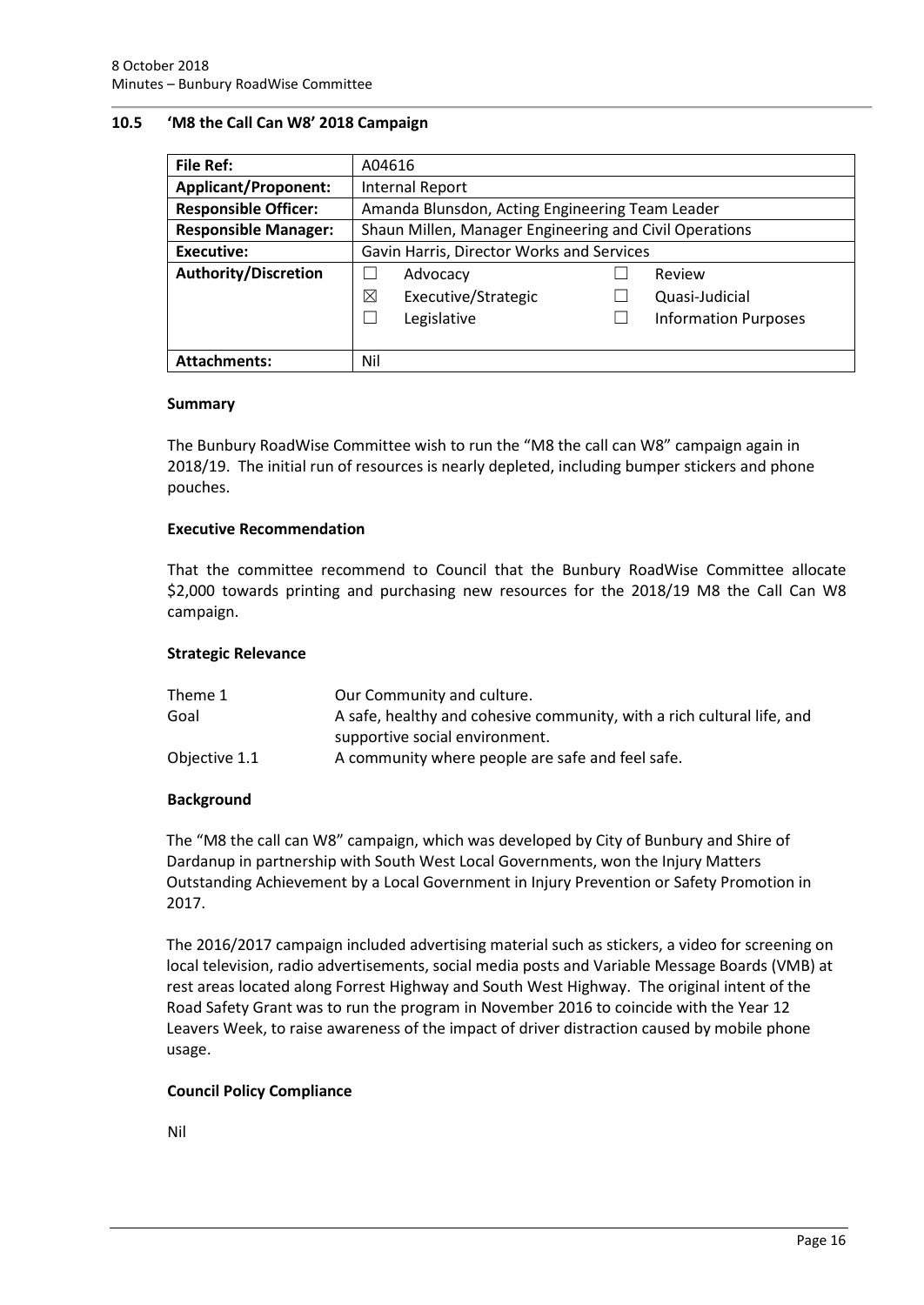### **Legislative Compliance**

Nil

## **Officer Comments**

The financial contribution supports the Committees objective to facilitate community planning, development and implementation of road safety programs and promotions.

The campaign is an opportunity to promote safe habits whilst driving and has the potential to reduce crashes on state roads. The 2018 Bunbury RoadWise M8 the Call Can W8 campaign is recommended to run in November to cover 'Leavers' travelling through Bunbury to align with the original intent of the grant. And again in March through to 30 April 2019 to cover Easter, Youth Week and Term 1 school holidays.

The City can also provide in kind assistance in the form of posts on social media, the City's City Focus page in Bunbury Herald, media releases, e-newsletter and posters at City of Bunbury facilities. The City will also request the image be displayed on the electronic billboard on the corner of Sandridge and King Road under their 'community service commitment'.

## **Analysis of Financial and Budget Implications**

Council has provided an allocation of \$5,000 for the RoadWise Committee for Road Safety initiatives. Should this be adopted, a contribution up to \$2,000 would be funded via this allocation.

Should Items 10.3 Child Car Restraint Promotion & Fitting Vouchers; 10.4 "Please Slow Down, Consider Our Kids" Stickers ; 10.5 'M8 the Call Can W8' 2018 Campaign be endorsed by the RoadWise Bunbury Commitee there will be \$1,000 remaining in PR-4627 Support Bunbury RoadWise Committee for the 2018/19 financial year, please see the following table.

| <b>Funding Initiative</b>                           | <b>Budget</b> |
|-----------------------------------------------------|---------------|
| Child Car Restraint Promotion & Fitting Vouchers    | \$1,000       |
| Please Slow Down, Consider Our Kids" Stickers       | \$1,000       |
| 'M8 the Call Can W8' 2018 Campaign                  | \$2,000       |
| Total                                               | \$4,000       |
| Budget - PR-4627 Support Bunbury RoadWise Committee | \$5,000       |
| <b>Remaining Budget</b>                             | \$1,000       |

#### **Community Consultation**

Nil

# **Councillor/Officer Consultation**

Nil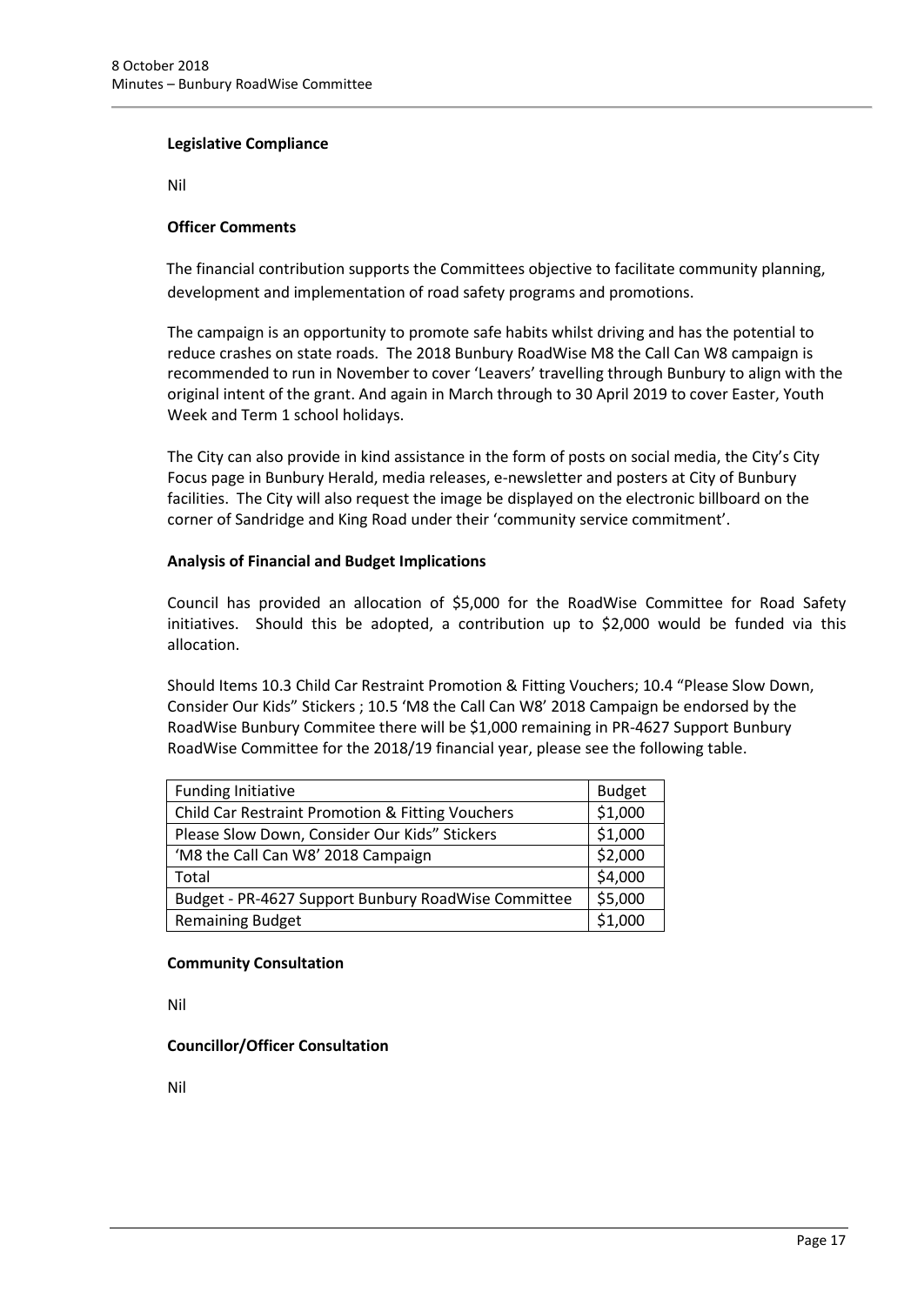## **Outcome of Bunbury RoadWise Committee Meeting – 8 October 2018**

The Executive Recommendation (as printed) was moved by Nicola Smith and seconded by Jodie Schroder. Cr Karen Steele put the motion to the vote and was adopted to become the Committee's decision on the matter.

# **Committee Decision**

*The committee recommends to Council that the Bunbury RoadWise Committee allocate \$2,000 towards printing and purchasing new resources for the 2018/19 M8 the Call Can W8 campaign.*

Carried 8 Votes 'for' / Nil votes 'against'